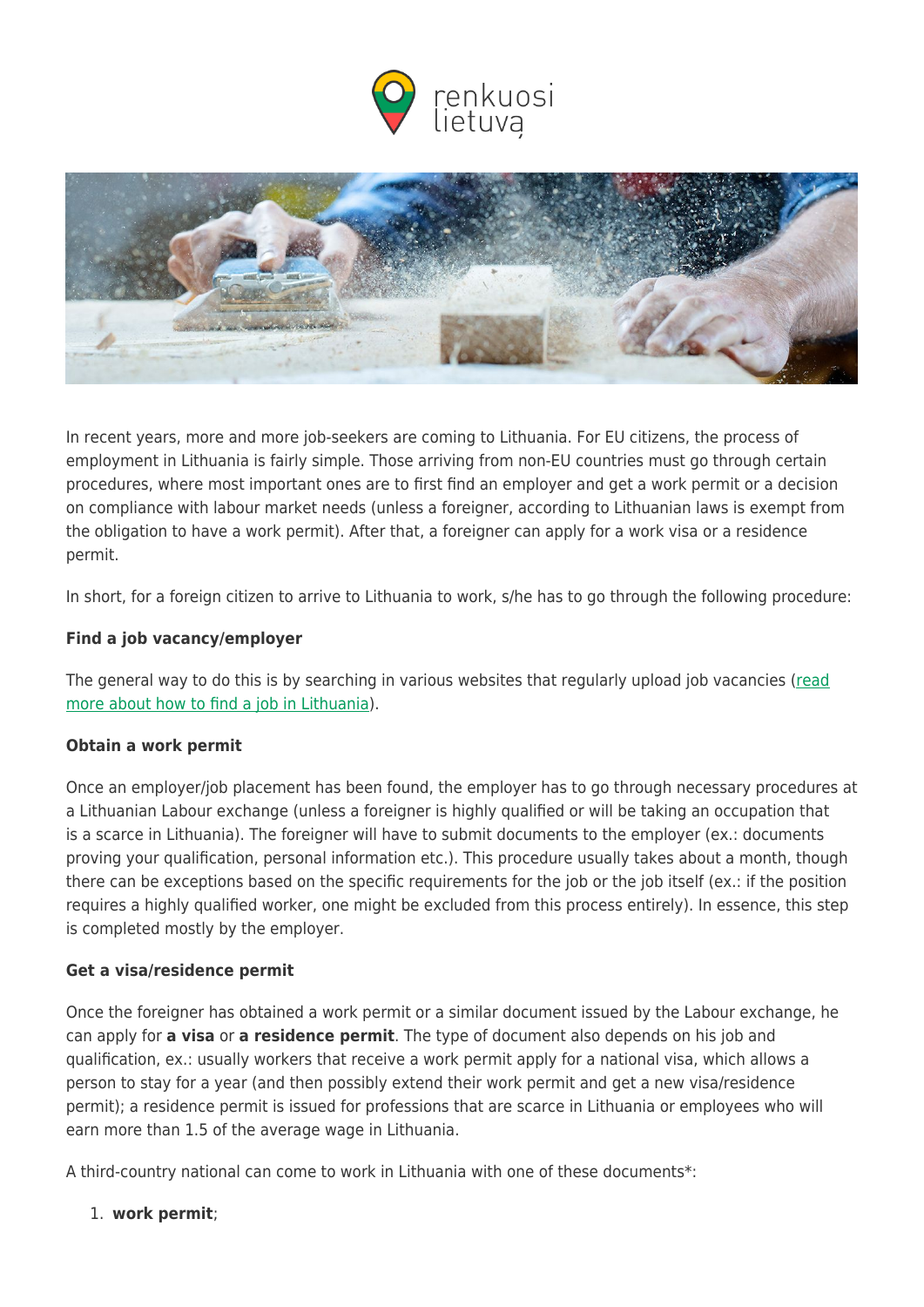- 2. **the decision on compliance with labour market needs**;
- 3. **the decision regarding the compliance of work requiring a high professional qualification with the needs of the labour market of the Republic of Lithuania**.

\*Unless a foreigner is exempt from obtaining a work permit, for more information see below.

Each document defines both the **specific requirements for an employee or an employment contract and the period during which a foreigner can legally reside in Lithuania** (since the permits / decisions issued by the labour exchange do not confer the right to reside in Lithuania, foreigners must also have a visa or residence permit).

## **Who does not need to obtain a work permit (or a decision on compliance with labour market needs)?**

- citizens of the EU and EFTA Member States;
- **Third-country nationals who are members of the family of citizens of the Republic of Lithuania** and who hold a temporary residence permit issued in the case of family reunification or who have a permanent residence permit or a card for temporary or permanent residence of a family member of a citizen of the EU;
- **A foreigner whose profession is included in the list of shortage occupations** by type of economic activity (in 2022 these occupations included: welder, metal hull assembler, tailor, butcher, international freight vehicle driver, concrete worker, electrician);
- A foreigner who comes to work in a **profession that is included in the list of professions requiring a high professional qualification**, whose staff is lacking in the Republic of Lithuania list;
- A foreigner who will be paid a **salary of not less than 3 average monthly gross salary**;
- A foreigner who **has already worked in Lithuania for 2 years as a highly qualified worker** and wishes to change the temporary residence permit;
- A foreigner who, **having completed studies or vocational training program in Lithuania, intends to work according to the acquired qualification**. In this case, a document confirming the foreigner's qualification (diploma) must be submitted.

**A foreigner must obtain a work permit before arriving in Lithuania**. A work permit for a foreigner may be issued if there is no specialist in Lithuania that meets the qualification requirements of the employer. A highly qualified worker is not required a work permit; he / she is subject to other conditions for issuance of a temporary residence permit prescribed by law.

[Employment services](https://uzt.lt/en/) are responsible for issuing, cancelling and renewing work permits.

**An employer who wishes to recruit a foreigner must apply to the territorial labour exchange in whose territory the registered vacancy is registered.** The procedure for submission of documents, the deadlines and the required documents are available on the website of the Lithuanian Labour Exchange.

Below is a summary of the various processes described. To find out more about a specific case, follow the links in the table.

| Work permit | Decision on the compliance with labour<br>market needs | Decision on the compliance of a job requiring a<br>high professional qualification with the needs of<br>the labour market of the Republic of Lithuania |
|-------------|--------------------------------------------------------|--------------------------------------------------------------------------------------------------------------------------------------------------------|
|-------------|--------------------------------------------------------|--------------------------------------------------------------------------------------------------------------------------------------------------------|